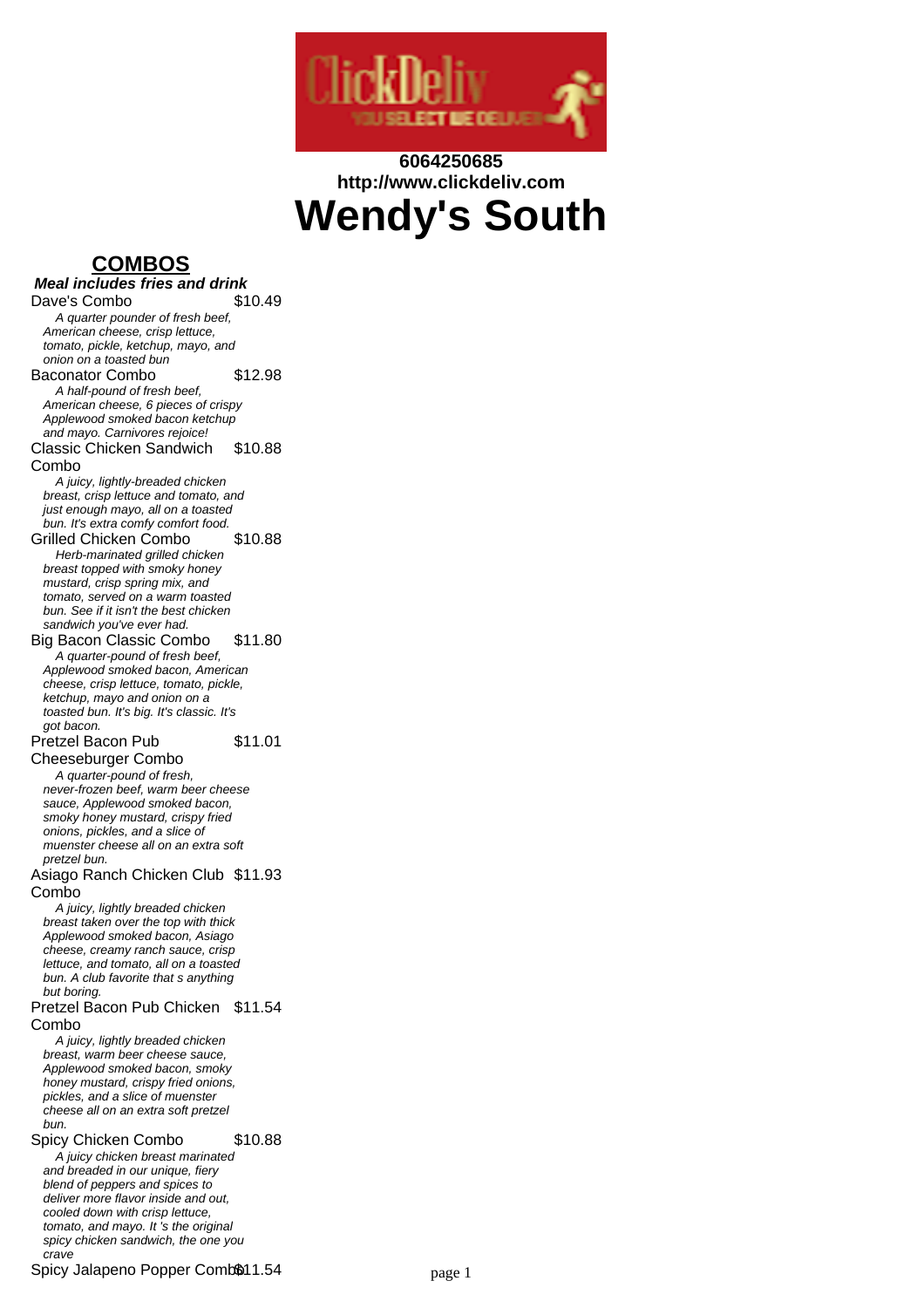A juicy chicken breast marinated and breaded in our unique, fiery blend of peppers and spices made even spicier with jalapeno cream cheese, shredded pepper jack cheese, and, of course, jalapenos. Then we added some applewood smoked bacon and cheddar cheese sauce for good measure. One bite and you II be like Oh, jal, yes! 10-PC Nuggets Combo \$9.30

\$8.39

#### **HAMBURGER ~ SANDWICHES**

Pretzel Bacon Pub Cheeseburger A quarter-pound of fresh, never-frozen beef, warm beer cheese

sauce, Applewood smoked bacon, smoky honey mustard, crispy fried onions, pickles, and a slice of muenster cheese all on an extra soft pretzel bun. Pretzel Bacon Pub Double \$9.44 A half-pound of fresh, never-frozen beef, warm beer cheese sauce, Applewood smoked bacon, smoky honey mustard, crispy fried onions, pickles, and a slice of muenster cheese all on an extra soft pretzel

bun. Pretzel Bacon Pub Triple \$11.54 Three-quarters of a pound of fresh, never-frozen beef, warm beer cheese sauce, Applewood smoked bacon, smoky honey mustard, crispy fried onions, pickles, and a slice of muenster cheese all on an extra soft

pretzel bun. Dave's Single \$6.55 A quarter-pound of fresh beef, American cheese, crisp lettuce, tomato, pickle, ketchup, mayo, and onion on a toasted bun just the way Dave intended. Dave's Double \$7.86 A half-pound of fresh beef, American cheese, crisp lettuce, tomato, pickle, ketchup, mayo, and onion on a toasted bun. More meat means more to love. Dave's Triple \$9.18 Three quarters of a pound\* of fresh, never frozen beef, American cheese, crisp lettuce, tomato, pickle, ketchup, mayo, and onion on a toasted bun. Use both hands! Baconator \$9.04 A half-pound of fresh beef, American cheese, 6 pieces of crispy Applewood smoked bacon, ketchup, and mayo. Carnivores rejoice! Son of Baconator \$7.20 A quarter-pound of fresh beef, American cheese, plenty of Applewood smoked bacon, ketchup, and mayo. Like Baconator , like Son. Big Bacon Classic \$7.86 A quarter-pound of fresh beef, Applewood smoked bacon, American cheese, crisp lettuce, tomato, pickle, ketchup, mayo, and onion on a toasted bun. It s big. It s classic. It s got bacon. Big Bacon Classic Double \$9.18 A half-pound of fresh beef, Applewood smoked bacon, American cheese, crisp lettuce, tomato, pickle, ketchup, mayo, and onion on a toasted bun. It s big. It s classic. It s got bacon. Big Bacon Classic Triple \$10.49 Three quarters of a pound of fresh, never-frozen beef, Applewood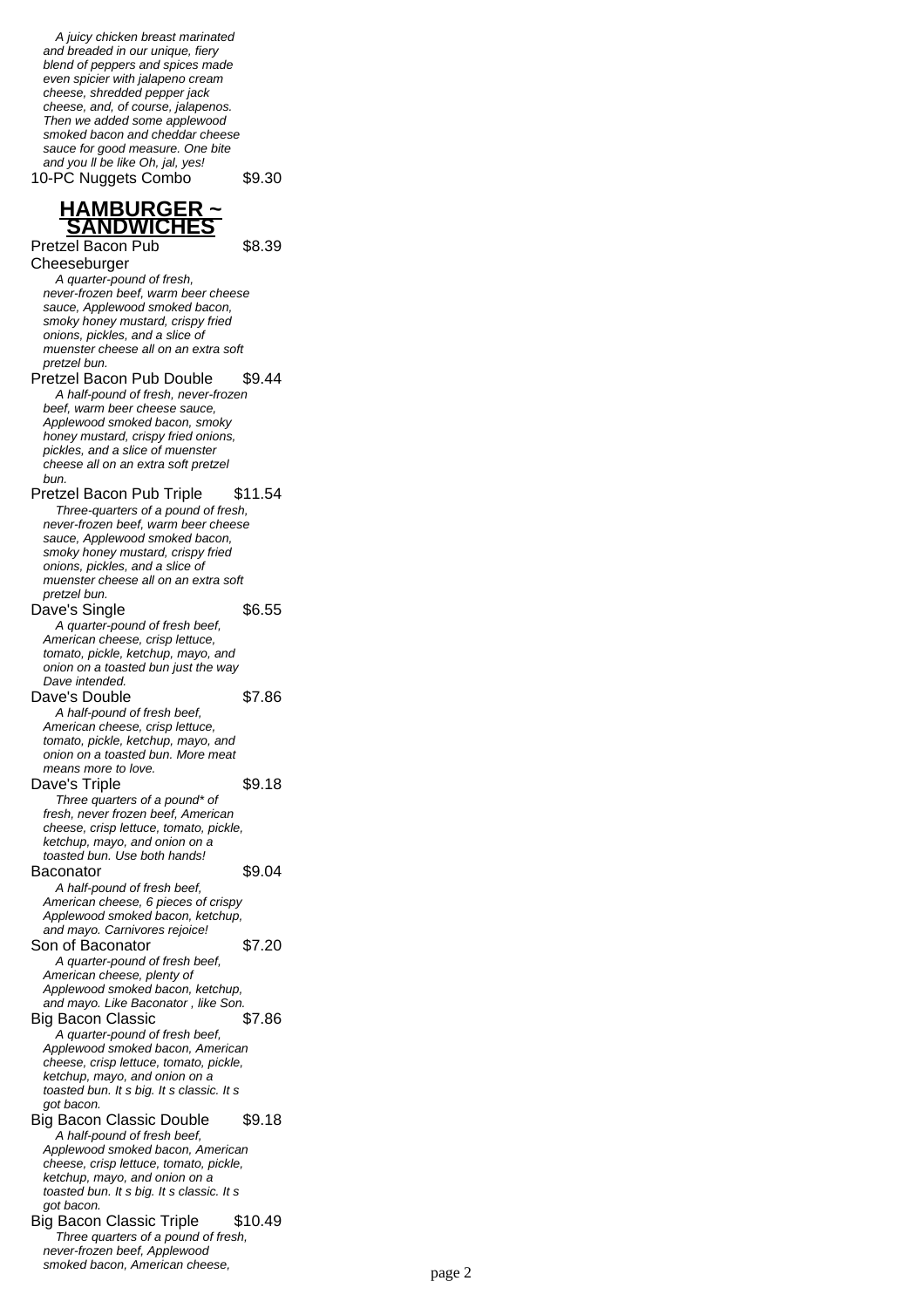crisp lettuce, tomato, pickle, ketchup, mayo, and onion on a toasted bun. It s big. It s classic. It s got bacon. Bacon Double Stack \$4.45 Two fresh, never-frozen beef patties, Applewood smoked bacon, cheese, ketchup, mustard, pickle and onion. Bacon makes even the Double Stack better. But it s best in a Biggie Bag along with 4 pc nuggets, small fry, and small drink. Jr. Bacon Cheeseburger \$3.14 Fresh beef, Applewood smoked bacon, American cheese, crisp lettuce, tomato, and mayo. It s a favorite of bacon lovers everywhere. Jr. Cheeseburger Deluxe \$3.00 Fresh beef topped with cheese. pickles, onions, tomatoes, crisp lettuce, ketchup, and mayo. It s big flavor at a junior price. Jr. Cheeseburger \$1.83 Fresh beef topped with cheese, pickles, onion, ketchup, and mustard on a toasted bun. It s done just right, and just the right size. Double Stack \$3.66 Two patties of fresh, never frozen beef with cheese, ketchup, mustard, pickle, and onion. It s double the fresh beef, stacked with deliciousness. Jr. Hamburger \$1.83 Fresh beef topped with pickles, onion, ketchup, and mustard on a toasted bun. It s done just right, and just the right size. Bourbon Burger \$7.34

# **CHICKEN SANDWICHES &**

**NUGGETS** Spicy Jalapeno Popper Sandwich \$8.78 A juicy chicken breast marinated and breaded in our unique, fiery blend of peppers and spices made even spicier with jalapeno cream cheese, shredded pepper jack cheese, and, of course, jalapenos. Then we added some applewood smoked bacon and cheddar cheese sauce for good measure. One bite and you II be like Oh, jal, yes! Classic Jalapeno Popper Sandwich \$8.78 A juicy, lightly breaded chicken breast covered with jalapeno cream cheese, shredded pepper jack cheese, jalapenos (obviously), applewood smoked bacon, and cheddar cheese sauce. This thing has more poppin' jalapenos than an actual jalapeno popper. Grilled Jalapeno Popper Sandwich \$8.78 Herb-marinated grilled chicken breast covered with jalape o cream cheese, jalape os themselves, shredded pepper jack cheese, applewood smoked bacon, and cheddar cheese sauce. Because you know you want jalapenos all up in your grilled chicken. Pretzel Bacon Pub Chicken \$8.78 A juicy, lightly breaded chicken breast, warm beer cheese sauce, Applewood smoked bacon, smoky honey mustard, crispy fried onions, pickles, and a slice of muenster cheese all on an extra soft pretzel bun. Spicy Pretzel Bacon Pub \$8.78 A juicy chicken breast marinated and breaded in our unique, fiery blend of peppers and spices topped page 3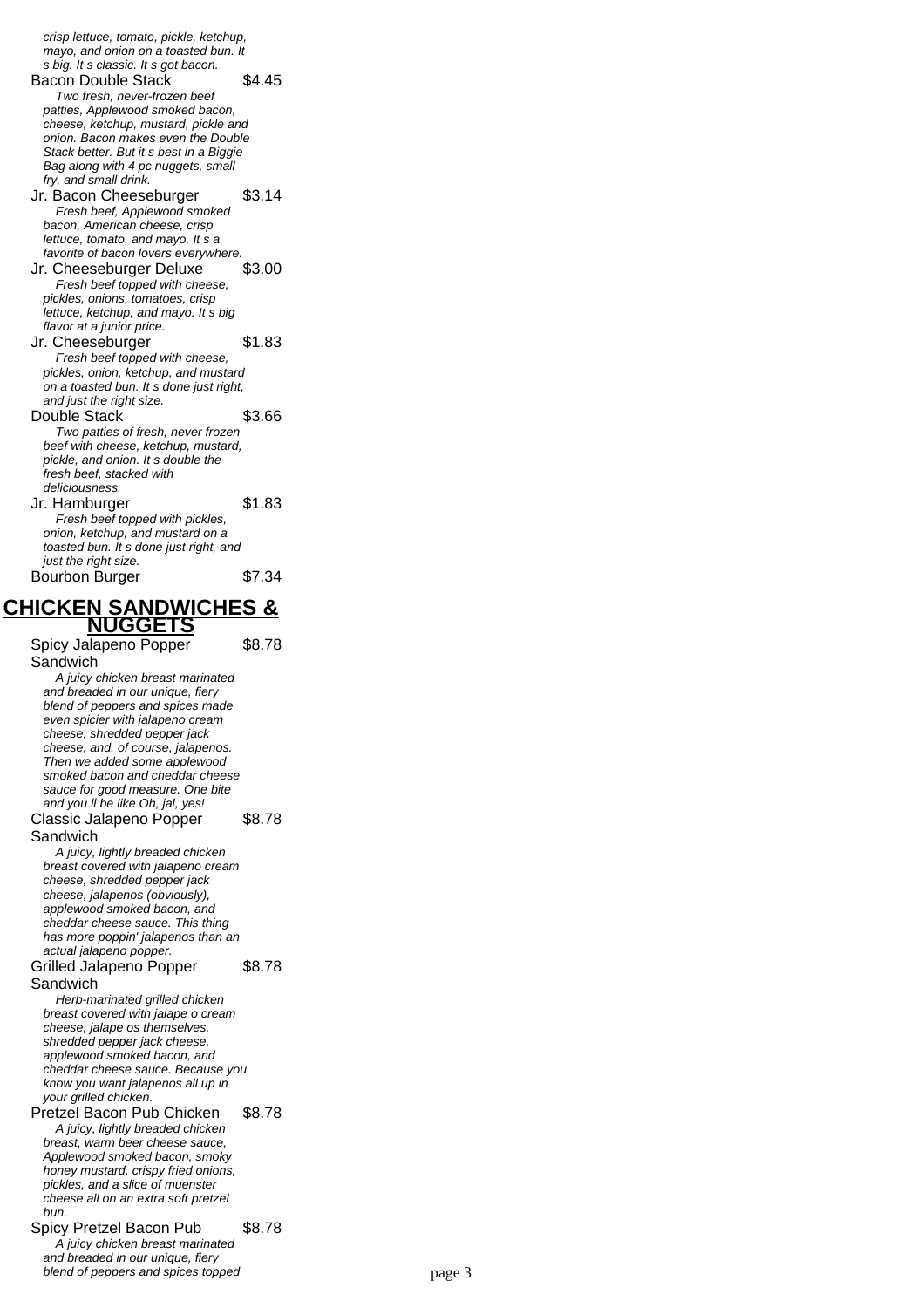with warm heer cheese sauce Applewood smoked bacon, smoky honey mustard, crispy fried onions, pickles, and a slice of muenster cheese all on an extra soft pretzel bun

Grilled Pretzel Bacon Pub \$8.78 Herb-marinated grilled chicken breast topped with warm beer cheese sauce, Applewood smoked bacon. smoky honey mustard, crispy fried onions, pickles, and a slice of muenster cheese all on an extra soft pretzel bun.

10 PC. Spicy Chicken Nuggets\$5.24 100% white-meat chicken breaded and marinated in our unique, fiery blend of peppers and spices. Served with your choice of six dipping sauces including Buttermilk Ranch, Creamy Sriracha, BBQ, Sweet & Sour, Honey Mustard or Side of S Awesome The Internet icon is back for a hot minute.

10 PC. Chicken Nuggets \$5.24 100% white-meat chicken breaded to crispy perfection and served with your choice of 6 dipping sauces including Buttermilk Ranch, Creamy Sriracha, BBQ, Sweet & Sour, Honey Mustard, or Side of S Awesome . They re trending in our restaurants and Twitter feed alike.

6 PC. Spicy Chicken Nuggets \$3.14 100% white-meat chicken breaded and marinated in our unique, fiery blend of peppers and spices. Served with your choice of six dipping sauces including Buttermilk Ranch, Creamy Sriracha, BBQ, Sweet & Sour, Honey Mustard or Side of S Awesome . The Internet icon is back for a hot minute.

6 PC. Chicken Nuggets \$3.14 100% white-meat chicken breaded to crispy perfection and served with your choice of 6 dipping sauces including Buttermilk Ranch, Creamy Sriracha, BBQ, Sweet & Sour, Honey Mustard, or Side of S Awesome . They re trending in our restaurants and Twitter feed alike.

4 PC. Chicken Nuggets \$2.00 100% white-meat chicken breaded to crispy perfection and served with your choice of 6 dipping sauces including Buttermilk Ranch, Creamy Sriracha, BBQ, Sweet & Sour, Honey Mustard, or Side of S Awesome . They re trending in our restaurants and Twitter feed alike.

4 PC. Spicy Chicken Nuggets \$2.22 100% white-meat chicken breaded and marinated in our unique, fiery blend of peppers and spices. Served with your choice of six dipping sauces including Buttermilk Ranch, Creamy Sriracha, BBQ, Sweet & Sour, Honey Mustard or Side of S Awesome The Internet icon is back for a hot minute.

Spicy Chicken Sandwich \$6.94 A juicy chicken breast marinated and breaded in our unique, fiery blend of peppers and spices to deliver more flavor inside and out, cooled down with crisp lettuce, tomato, and mayo. It s the original spicy chicken sandwich, and the one you crave.

Classic Chicken Sandwich \$6.94 A juicy, lightly-breaded chicken breast, crisp lettuce and tomato, and just enough mayo, all on a toasted bun. It s extra comfy comfort food. Grilled Chicken Sandwich \$6.94 Herb-marinated grilled chicken page 4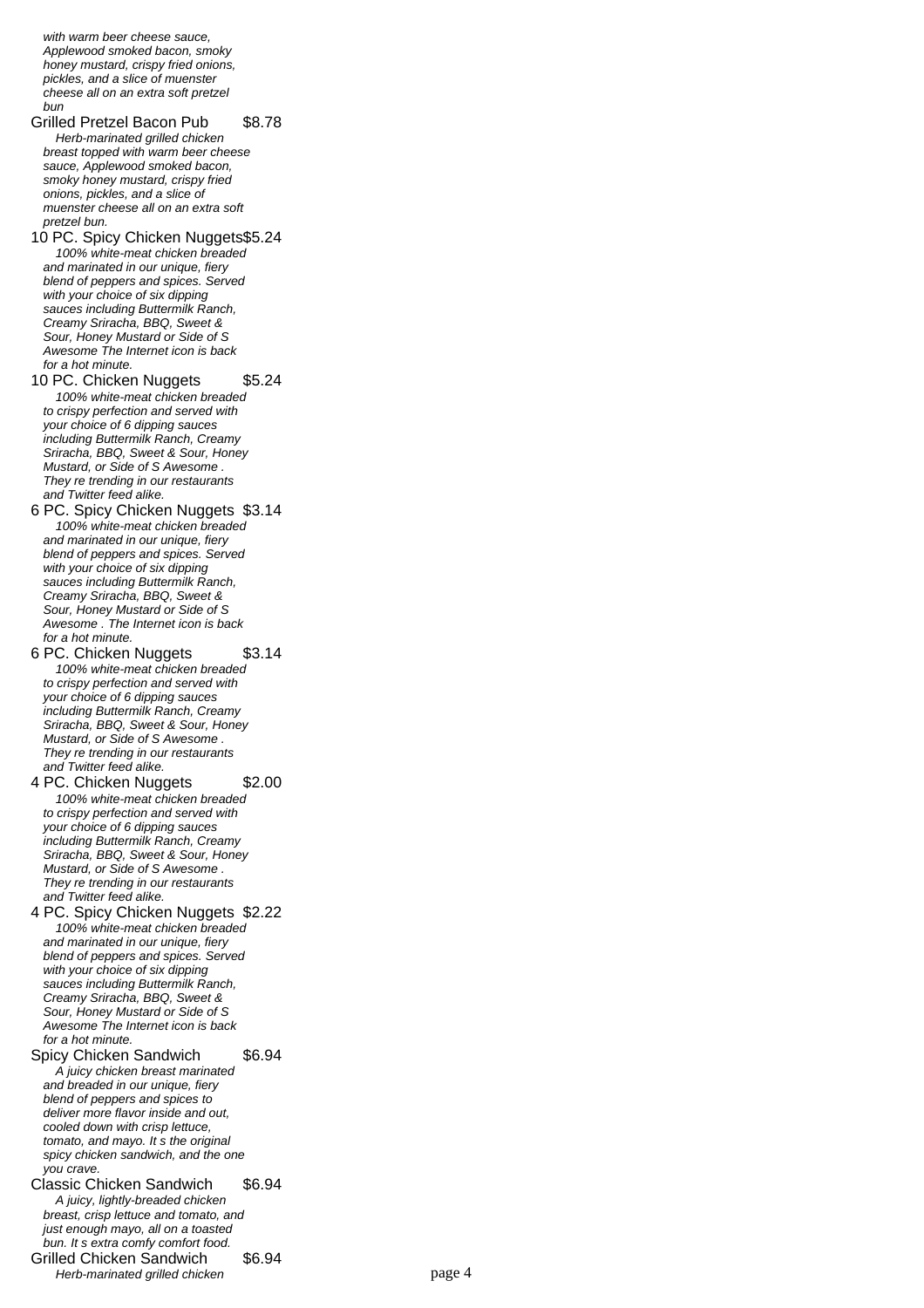breast topped with smoky honey mustard, crisp spring mix, and tomato, served on a warm toasted bun. See if it isn t the best chicken sandwich you ve ever had. Asiago Ranch Chicken Club \$7.99 A juicy, lightly breaded chicken breast taken over the top with thick Applewood smoked bacon, Asiago cheese, creamy ranch sauce, crisp lettuce, and tomato, all on a toasted bun. A club favorite that s anything but boring. Spicy Asiago Ranch Chicken \$7.99 Club A juicy chicken breast marinated and breaded in our unique, fiery blend of peppers and spices to deliver more flavor inside and out, topped with thick Applewood smoked bacon, Asiago cheese, creamy ranch sauce, crisp lettuce, and tomato, all on a toasted bun. So hot you ll wanna give your mouth a heads up. 630 cal \$5.59 Grilled Asiago Ranch Chicken \$7.99 Club A sizzling chicken breast grilled to perfection, with thick Applewood smoked bacon, Asiago cheese, creamy ranch sauce, crisp lettuce, and tomato, all on a toasted bun. Go grilled. Go home happy. Crispy Chicken BLT \$3.66 Juicy white meat, lightly breaded and seasoned, topped with Applewood smoked bacon, crisp lettuce, tomato, cheese, and mayo. A classic taste, perfectly reinvented. Crispy Chicken Sandwich \$2.09 Juicy white meat, lightly breaded and seasoned, topped with crisp lettuce, and mayo. More than delicious, and just the right size. Crispy Panko Fish Sandwich \$6.94 Wild caught Alaskan pollock fillet, crunchy panko breading, topped with creamy dill tartar sauce, pickles, lettuce, and American cheese. Proof that ice fishing is actually totally worth it. **FEED THE FAM DEAL**

**NO SUBSTITUTIONS** Feed the Fam -2 Spicy Chick \$19.69 sandwiches & 2 Jr Bacon Cheeseburger & 4 Sm Fries

## **SALAD**

**Fresh-Made Salads** Parmesan Caesar Chicken Salad \$9.83

Made fresh daily with romaine lettuce, grilled chicken breast, Italian cheeses, crunchy Parmesan crisps, and creamy Caesar dressing. One bite will tell you why it s king of more than just the Romaines. Jalapeno Popper Salad \$9.83 Made fresh daily with Wendy s signature lettuce blend, spicy, crispy chicken breast, diced tomatoes, shredded pepper jack cheese, applewood smoked bacon, and, of course, jalape os, all topped with a crispy jalape o & cheddar crouton mix and jalape o ranch. If you re reading this, you must like jalape os so, yes, this is the one you should get. Promise. Southwest Avocado Chicken \$9.83 Salad Made fresh daily with Wendy s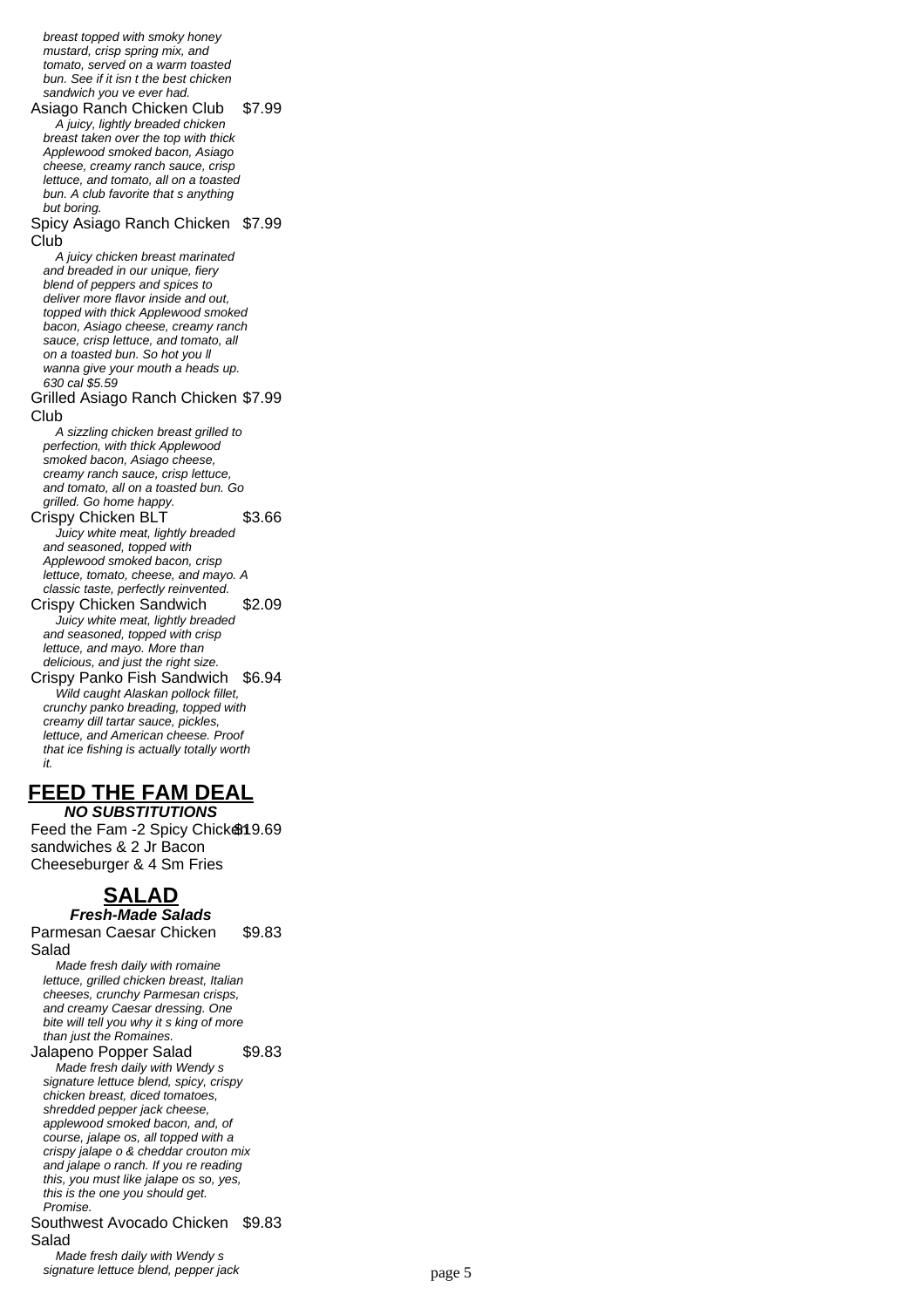cheese, diced tomatoes, cool, creamy avocado, Applewood smoked bacon, and grilled chicken breast hot off the grill, all topped with Marzetti Simply Dressed Southwest Ranch Dressing. It s zesty and Southwesty! Nutrition and allergen information is inclusive of all ingredients in this salad including two packets of dressing on the full-size salad and one packet on the half, which come on the side.

#### Taco Salad \$9.83

Made fresh daily with Wendy s signature lettuce blend, shredded cheddar cheese, diced tomatoes, salsa, sour cream, tortilla chips, and our famous, hearty chili. A fresh take on tacos perfect for Tuesdays, Wednesdays, or any other days for that matter. Nutrition and allergen information is inclusive of all ingredients in this salad.

#### Apple Pecan Chicken Salad \$9.83 Made fresh daily with Wendy s signature lettuce blend, crisp red and

green apples, dried cranberries. roasted pecans, crumbled blue cheese, and grilled chicken breast hot off the grill, all topped with Marzetti Simply Dressed Pomegranate Vinaigrette. An unbeatable pick. Nutrition and allergen information is inclusive of all ingredients in this salad including two packets of dressing on the full-size salad and one packet on the half, which come on the side.

#### **FRIES & SIDES**

| Fries - large                                                                  | \$4.19  |
|--------------------------------------------------------------------------------|---------|
| Fries -med                                                                     | \$3.14  |
| Fries -sm                                                                      | \$2.68  |
| Fries -jr.                                                                     | \$2.22  |
| <b>Baconator Fries</b>                                                         | \$3.93  |
| Our natural-cut, skin-on, sea-salted                                           |         |
| fries topped with warm, creamy                                                 |         |
| cheese sauce, shredded cheddar,                                                |         |
| and crispy Applewood smoked                                                    |         |
| bacon. The only fries worthy of the                                            |         |
| Baconator name.                                                                |         |
| <b>Chili Cheese Fries</b>                                                      | \$4.19  |
| Our natural-cut, skin-on, sea-salted                                           |         |
| fries topped with our hearty chili and                                         |         |
| rich, creamy cheese sauce. Easy to<br>love. Hard to beat.                      |         |
| <b>Family Chili</b>                                                            | \$17.04 |
| Perfectly seasoned and positively                                              |         |
| irresistible. Red s kind of our thing,                                         |         |
| you know.                                                                      |         |
| Chili-large                                                                    | \$4.32  |
| Perfectly seasoned and positively                                              |         |
| irresistible. Red s kind of our thing,                                         |         |
| you know.                                                                      |         |
| Chili -small                                                                   | \$3.40  |
| Perfectly seasoned and positively                                              |         |
| irresistible. Red s kind of our thing,                                         |         |
| you know.                                                                      |         |
| Sour Cream and Chive Baked \$2.61                                              |         |
| Potato                                                                         |         |
| A hot, fluffy potato topped with the                                           |         |
| classic combination of chives, and<br>sour cream. It s a side, it s a meal, it |         |
| s a potato s potato. Potato.                                                   |         |
| Plain Baked Potato                                                             | \$2.61  |
| The satisfying simplicity of good,                                             |         |
| honest, hot, fluffy baked potato                                               |         |
| perfection. Ingredients: Potato.                                               |         |
| Bacon Cheese Baked Potato                                                      | \$4.45  |
| Hot and fluffy potato topped with                                              |         |
| creamy cheese sauce, shredded                                                  |         |
| cheese, and Applewood smoked                                                   |         |
| bacon. Because nothing goes with a                                             |         |
| potato like cheese, more cheese, and<br>also bacon.                            |         |
|                                                                                | page 6  |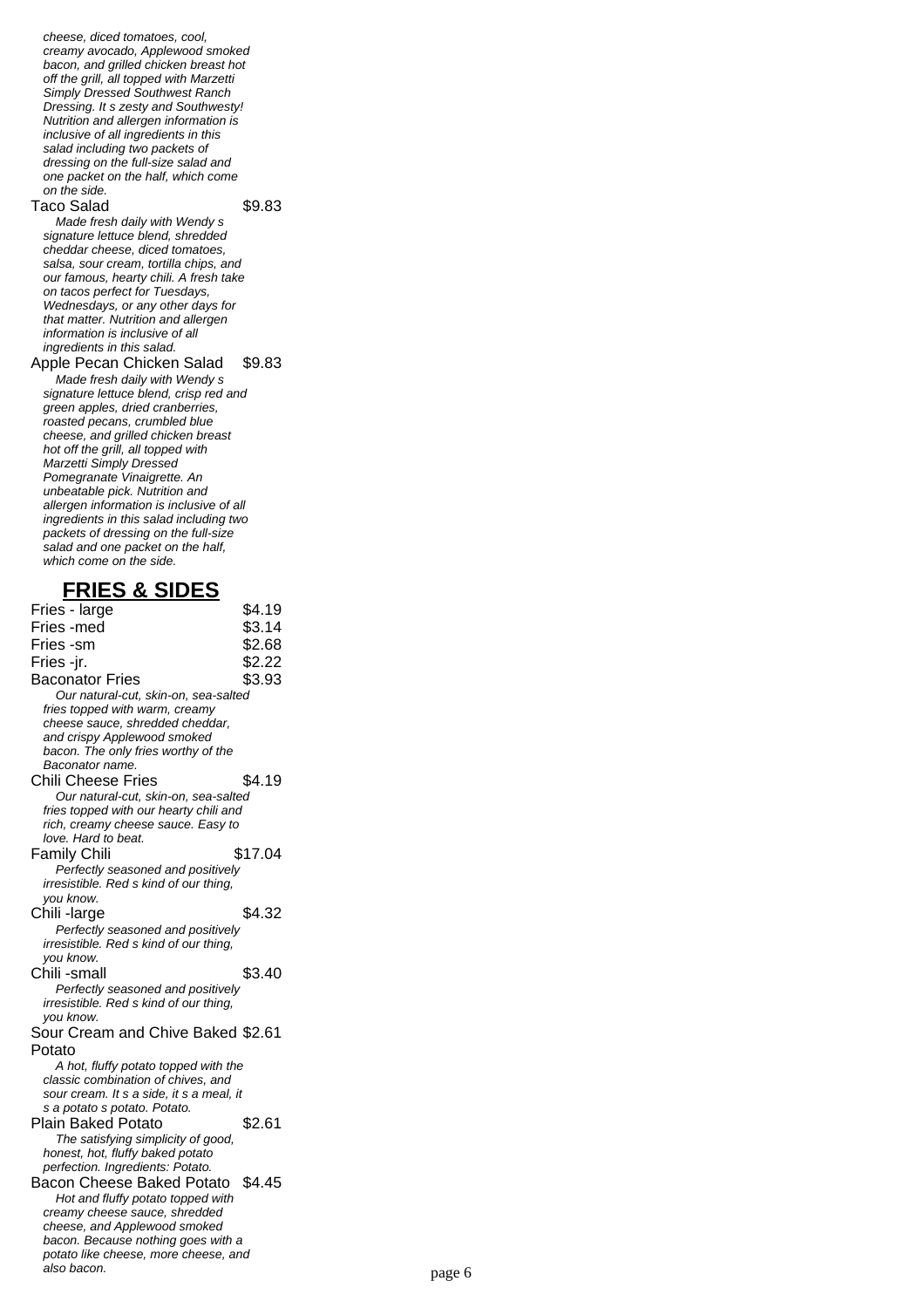Chili & Cheese Baked Potato \$4.58 Hot and fluffy potato topped with Wendy s signature meaty, flavorful chili, rich, creamy cheese sauce, and shredded cheddar. This spud s your best bud. Cheese Baked Potato \$4.45 Hot and fluffy potato with shredded

cheddar cheese and rich, creamy cheese sauce on top. It s savory and delicious no matter how you skin it. Apple Bites \$2.09

**WENDY'S KIDS' MEAL** Kids' 4PC Nuggets 100% white-meat chicken breaded to crispy perfection and served with your choice of 6 dipping sauces including Buttermilk Ranch, Creamy Sriracha, BBQ, Sweet & Sour, Honey Mustard, or Side of S Awesome . They re trending in our restaurants and Twitter feed alike. Kids' Hamburger \$5.50 Fresh, never frozen beef hot off the grill and topped with ketchup, just the way your child wants it. It s what every kid deserves. Kids' Cheeseburger \$5.50 Fresh, never frozen beef and melted American cheese, hot off the grill and topped with ketchup, just the way your child wants it. One of the joys of childhood.

#### **DRINKS**

| Coca-Cola                             | \$3.14 |
|---------------------------------------|--------|
| Diet Coke                             | \$3.14 |
| Sprite                                | \$3.14 |
| Dr Pepper                             | \$3.14 |
| Fanta Orange                          | \$3.14 |
| Minute Maid Light Lemonade            | \$3.14 |
| Hi-C Flashin' Fruit Punch             | \$3.14 |
| Iced Tea                              | \$3.14 |
| Fresh Brewed Strawberry Tea \$3.14    |        |
| Nestle Pure Life Bottled Water \$3.14 |        |
| Peach Lemonade                        | \$4.19 |
| <b>Tropical Berry Lemonade</b>        | \$4.19 |
| <b>All-Natural Lemonade</b>           | \$4.19 |
| <b>Strawberry Lemonade</b>            | \$4.19 |

#### **Frosty**

| Jr Chocolate           | \$105.00 |
|------------------------|----------|
| <b>Small Chocolate</b> | \$2.63   |
| Med Chocolate          | \$3.68   |
| Large Chocolate        | \$4.73   |
| Large Vanilla          | \$4.73   |
| Med Vanilla            | \$3.68   |
| Small Vanilla          | \$2.78   |
| Jr Vanilla             | \$1.05   |

## **BREAKFAST COMBOS**

Maple Bacon Chicken Croissant Combo \$7.34 A juicy chicken breast, Applewood smoked bacon, and maple butter on a flaky croissant bun. A little sweet. A little savory. A lot good. (590-1,200 cal.) Sausage, Egg & Swiss Croissant Combo \$7.34 A fresh-cracked grade A egg and grilled sausage covered in creamy swiss cheese sauce on a flaky croissant bun. There s a lot going on in this simple sandwich and it s all delicious. (630-1,240 cal.) Bacon, Egg & Swiss Croissant \$7.34 Combo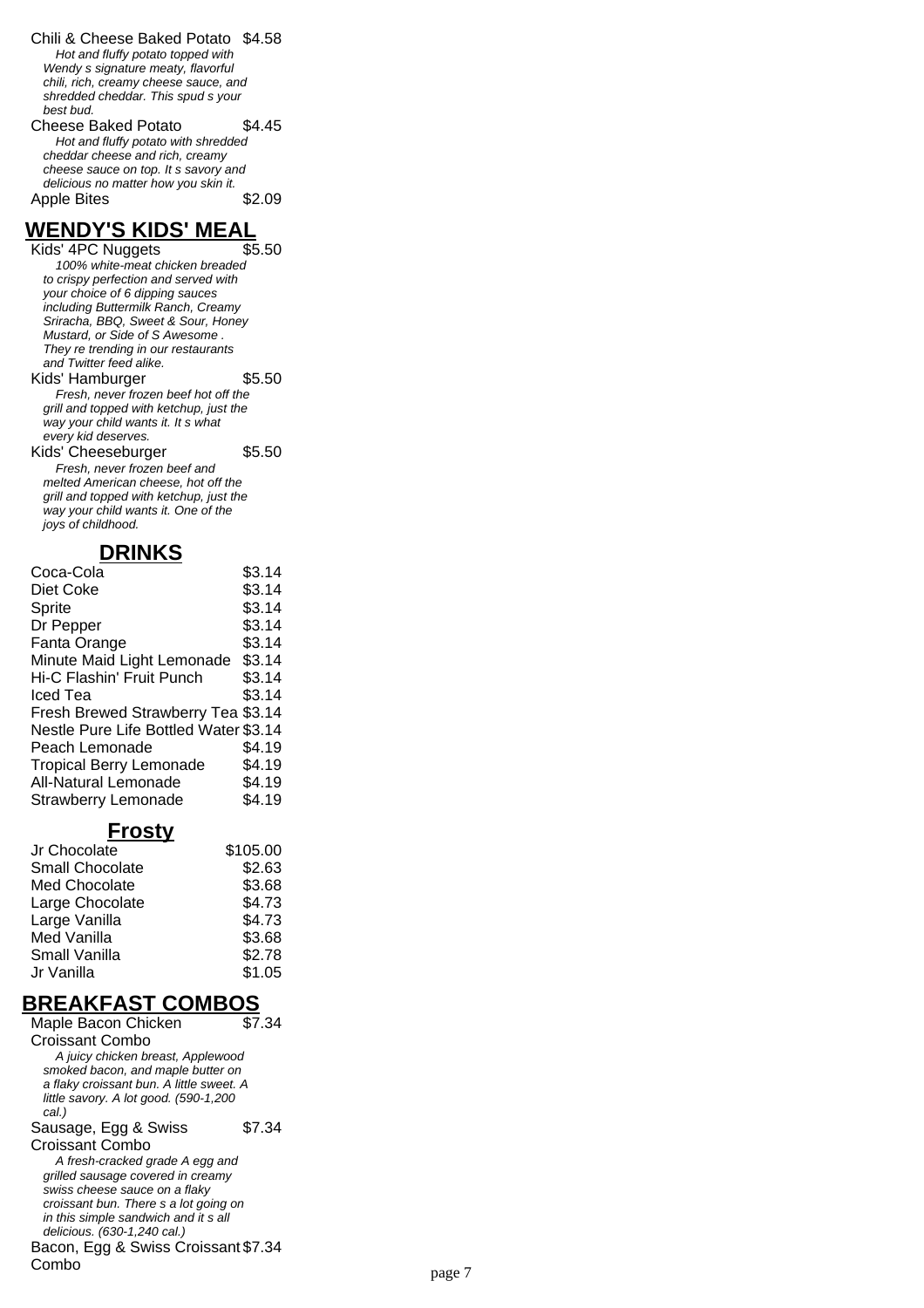A fresh-cracked grade A egg and Applewood smoked bacon covered in creamy swiss cheese sauce on a flaky croissant bun. Breakfast basics worth waking up early for. (450-1,060 cal.) Honey Butter Chicken Biscuit \$7.34 Combo A crispy, chicken fillet, perfectly seasoned and topped with maple honey butter on a fluffy buttermilk biscuit. It s sweet, it s savory, and it s a great reason to get out of bed in the morning. (530-1,140 cal.) Sausage, Egg & Cheese Biscuit Combo \$7.34 A fresh-cracked grade A egg on a fluffy buttermilk biscuit with grilled sausage and melted American cheese. Meet your new morning favorite. (640-1,250 cal.) Bacon, Egg & Cheese Biscuit \$7.34 Combo A fresh-cracked grade A egg on a fluffy buttermilk biscuit with Applewood smoked bacon and melted American cheese. Rise and shine with a hearty favorite. (460-1,060 cal.) Breakfast Baconator Combo \$7.34 Grilled sausage, American cheese, Applewood smoked bacon, a fresh-cracked grade A egg, (deep breath) more cheese and more bacon all covered in swiss cheese sauce. Don t just break your fast. Destroy it. (770-1,380 cal.) Classic Sausage, Egg & Cheese Sandwich Combo \$7.34 A fresh-cracked grade A egg, grilled sausage and melted American cheese on a warm breakfast roll. It's how mornings were meant to begin. (540-1,150 cal.) Classic Bacon, Egg & Cheese \$7.34 Sandwich Combo A fresh-cracked grade A egg, Applewood-smoked bacon, and melted American cheese on a warm breakfast roll. A tried and true reason to rise. (350-960 cal.) **CROISSANTS** Maple Bacon Chicken **Croissant** \$5.24 A juicy chicken breast, Applewood smoked bacon, and maple butter on a flaky croissant bun. A little sweet. A little savory. A lot good. (560 cal.) Sausage, Egg & Swiss **Croissant** \$5.24 A fresh-cracked grade A egg and grilled sausage covered in creamy swiss cheese sauce on a flaky croissant bun. There's a lot going on in this simple sandwich and it s all delicious. (600 cal.) Bacon, Egg & Swiss Croissant \$5.24 A fresh-cracked grade A egg and Applewood smoked bacon covered in creamy swiss cheese sauce on a flaky croissant bun. Breakfast basics worth waking up early for. (410 cal.)

#### **BISCUITS**

Sausage, Egg & Cheese **Biscuit** 

\$4.19

A fresh-cracked grade A egg on a fluffy buttermilk biscuit with grilled sausage and melted American cheese. Meet your new morning favorite. (610 cal.) Bacon, Egg & Cheese Biscuit \$4.19 A fresh-cracked grade A egg on a page 8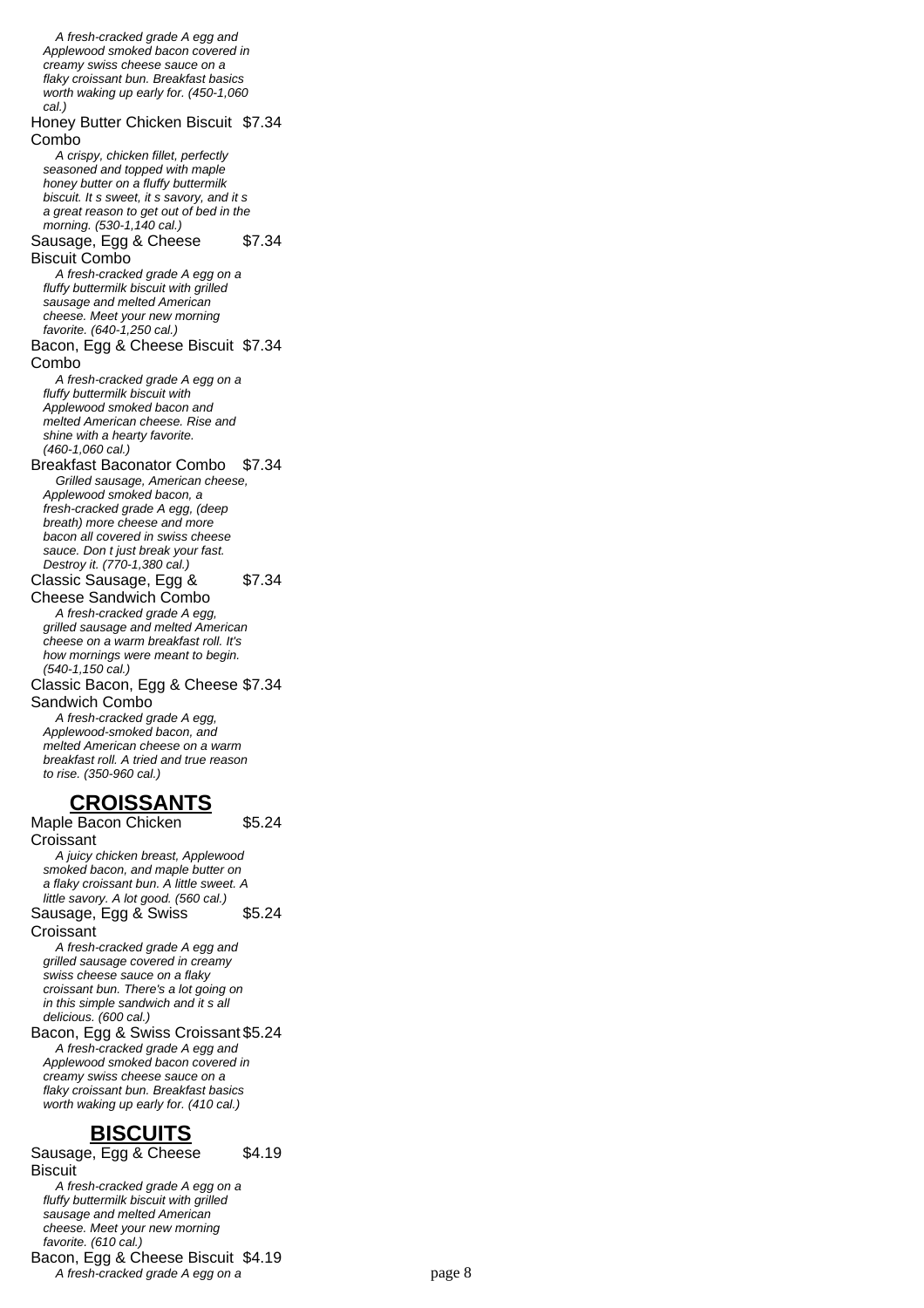fluffy buttermilk biscuit with Applewood smoked bacon and melted American cheese. Rise and shine with a hearty favorite. (420 cal.)

Honey Butter Chicken Biscuit \$4.19 A crispy, chicken fillet, perfectly seasoned and topped with maple honey butter on a fluffy buttermilk

biscuit. It's sweet, its savory, and it's a great reason to get out of bed in the morning. (500 cal.)

- Honey Butter Biscuit \$1.31 Fluffy buttermilk biscuit spread with maple honey butter. The kind of down-home breakfast that melts in your mouth and makes you reminisce about the farm, even if you're from the city. (310 cal.)
- Sausage Gravy & Biscuit \$4.19 A fluffy buttermilk biscuit smothered in white pepper gravy and grilled breakfast sausage. It's what southern hospitality tastes like. (450) cal.) Sausage Biscuit \$2.09 Grilled, breakfast sausage on a
- soft buttermilk biscuit. Simple breakfast perfection. (470 cal.)

### **Breakfast Sides and More**

| <b>Seasoned Potatoes</b>      | \$2.09 |
|-------------------------------|--------|
| Oatmeal Bar                   | \$2.09 |
| <b>Apple Bites</b>            | \$2.09 |
| <b>Honey Buttered Biscuit</b> | \$1.31 |
| Sausage, Egg & Cheese         | \$2.09 |
| <b>Burrito</b>                |        |
| Sausage Biscuit               | \$2.09 |
| Simply Orange Juice           | \$3.14 |

## **CLASSICS**

Breakfast Baconator \$5.24 Grilled sausage, American cheese, Applewood smoked bacon, a fresh-cracked grade A egg, (deep breath) more cheese and more bacon all covered in swiss cheese sauce. Don't just break your fast. Destroy it. (730 cal.) Classic Sausage, Egg & Cheese Sandwich \$5.24 A fresh-cracked grade A egg, grilled sausage and melted American cheese on a warm breakfast roll. It s how mornings were meant to begin. (500 cal.) Classic Bacon, Egg & Cheese \$5.24 **Sandwich** A fresh-cracked grade A egg, Applewood-smoked bacon, and melted American cheese on a warm breakfast roll. A tried and true reason to rise. (320 cal.)

## **COFFEE**

Small Cold Brew Iced Coffee \$3.14 Slow steeped, to be extra rich and super-smooth, then served over ice to be extra refreshing and invigorating. (15 cal.) Small Vanilla Frosty-ccino \$3.14 Smooth, cold-brewed coffee swirled with our legendary vanilla Frosty mix and served over ice. (210 cal.) Small Chocolate Frosty-ccino \$3.14 Smooth, cold-brewed coffee swirled with our legendary chocolate Frosty mix and served over ice. (220 cal.) Regular Coffee \$2.09 A blend of 100% Arabica beans from central and south America, medium-roasted to bring out all the page 9